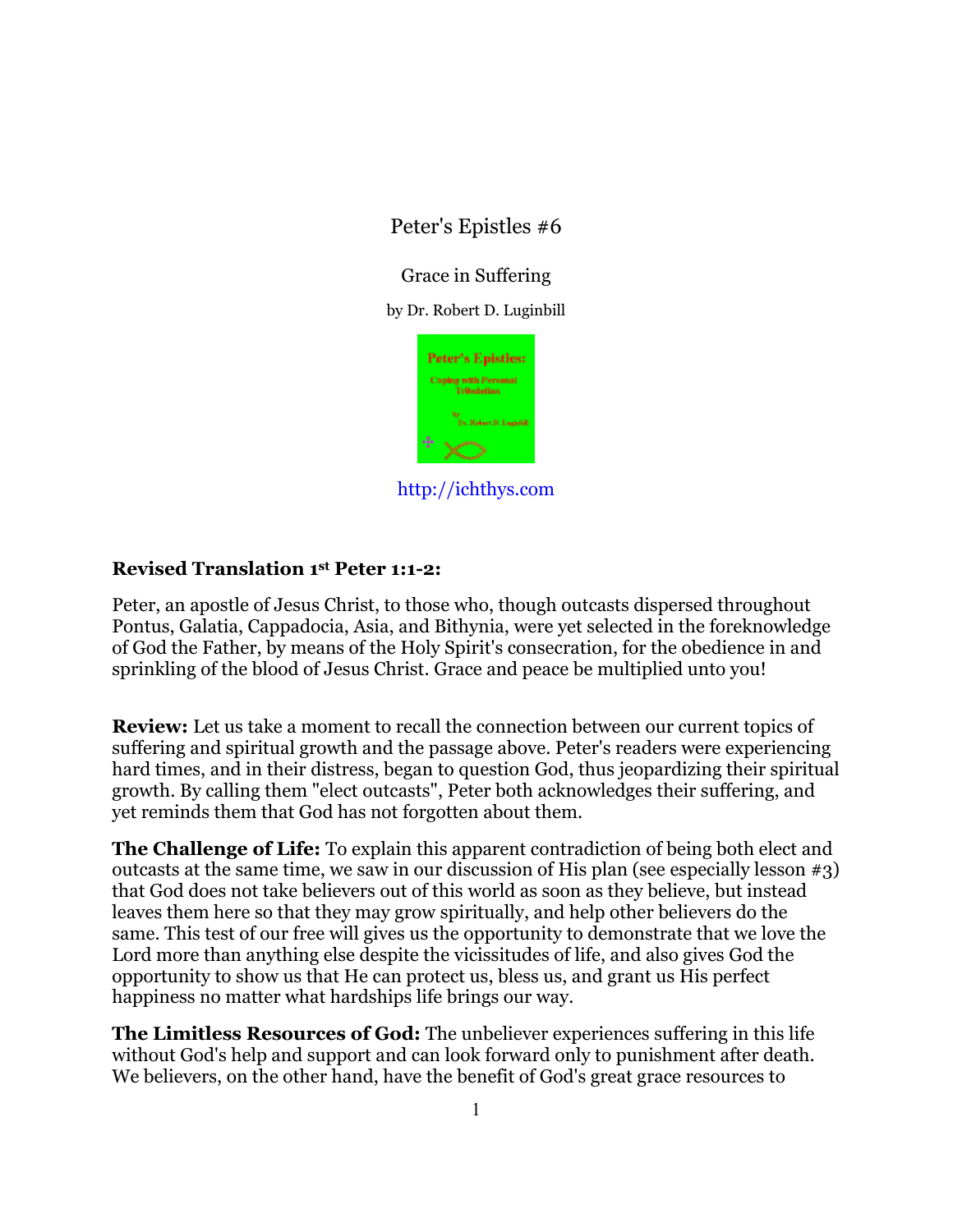handle and deal with the suffering that comes our way in life, and we have the confident assurance that in the next life we will never suffer again. Moreover, we know that by continuing to trust God in spite of suffering, we will grow spiritually, and will be rewarded for our growth and production in eternity. The Christian life is a constant struggle, and that struggle will never end until we meet our Lord face to face.

**The Battleground:** The primary battlefield on which this struggle takes place is our mind, or heart (our inner self). Therefore we need to be vigilant in maintaining the correct perspective about suffering. While temptation to sin is a rather obvious tactic of our adversary, Satan, the experience of suffering or hard times is a more subtle form of attack. Such adversity was the devious trick to which Peter's readers were being subjected. Adversity tends to make the believer lose faith in God's ability to help. The experience of hardships makes the believer want to say "Why me, God?" Now this is a very dangerous frame of mind, because if such an attitude remains unchecked it will inevitably lead the believer either to blame God for the problem ("God doesn't care about me!"), or blame himself ("I must have committed some terrible sin!"). Let us examine these common doubts in a bit more detail:

#### **False Query #1:** *"It still hurts! Doesn't God care about me?"*

Suffering, as we have seen, is a part of God's plan for every believer (1Pet.4:12). Without suffering, there can be no spiritual growth (Jas.1:2-5). God tests us with adversity to solidify our faith, to prove His faithfulness to us, and to demonstrate (to ourselves and others) that we have made spiritual progress, and that we are ready to trust Him in good times and in bad.

The second false conclusion (the idea that suffering must be some sort of a "divine payback" for past sins) is also dangerous. Really, the word "suffering" in the case of believers is somewhat of a misnomer, for the believer's experience of difficulties is fundamentally different from that of the unbeliever. The only negative reason that God allows adversity to come our way is for divine discipline (Heb.12:1-13), and we have seen that when God punishes us, He does not do so as an angry judge, but as a loving Father whose only desire is to correct us for our own good. Furthermore, by confessing our sin, any residual suffering that results from our lapse is now *suffering for blessing* (because once we have been restored to fellowship with Him, we then have His comfort and help to get through it). All other suffering (see lesson #5) which comes our way is a part of God's plan for our good (Rom.8:28). We need to learn to lean on Him at such times of trial, for He certainly does "care for us" (1Pet.5:7).

#### **False Query #2:** *"It still hurts! Is God still upset with me?"*

When we admit our sin to God, He forgives us immediately and unconditionally (1Jn.1:9). As we enter back into fellowship with God by acknowledging our sins to Him, all the adversity in our lives is no longer for harm but for blessing (1Cor.11:31). Although an attitude of contrition is indeed appropriate and we may well repent of what we have done (and we surely regret the discipline), feelings of *inordinate* guilt are just as out of place as feelings of resentment toward God. Even in adversity, God wants us to be happy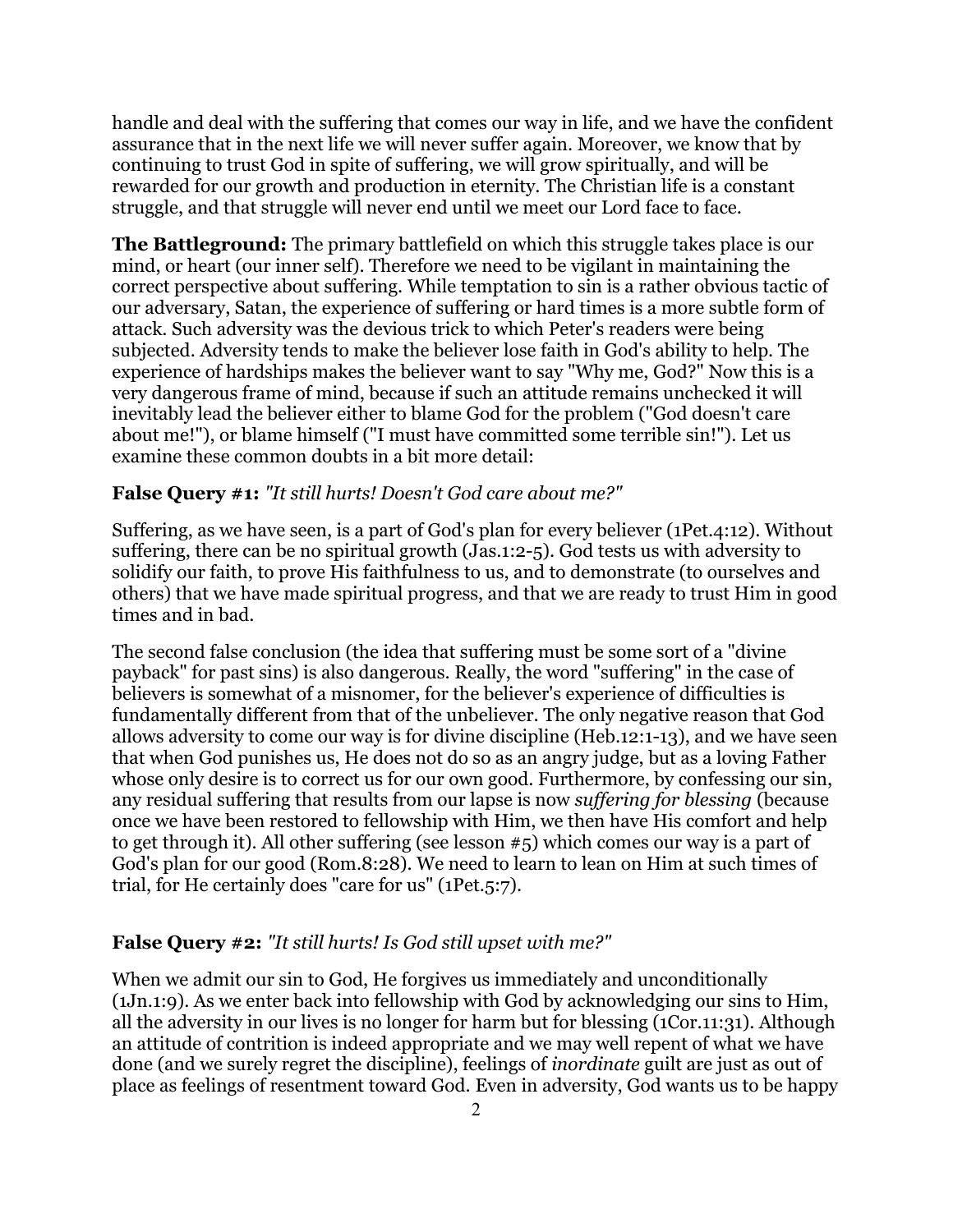and experience His blessing and power. If we remember this, there is no reason to be overly depressed by anything we shall encounter in this life. God has given us the means not only to persevere in His plan, but to experience His peace and joy in the process. If it still "stings" after we confess, we must remember that God is not "mad at us": such residual pain in discipline is for our good, our edification, and a help to avoid such lapses in the future, provided by a loving God who no more enjoys our suffering than a loving parent who has disciplined a wayward child.

#### **God's Grace Resources for Coping with Suffering:**

*1. God's Overall Policy of Grace:* The scripture tells us that we are saved "by grace, through faith", and that this is "a gift which comes from God" and not "from our own works" (Eph.2:8-9).

*Grace* is God's perfect policy of dealing with sinful man. *He* does the work, *we* reap the benefits; and the scripture is quite clear about the fact that our work contributes nothing to salvation, but that salvation is available only because of the work of Jesus Christ. On the cross, Christ suffered and died for us all. This God did for us as a matter of "grace", that is to say He did it freely and graciously, giving us a gift rather than rewarding us for anything we had done. Consequently, we are saved when we believe in Jesus Christ. As a result of this salvation, we can look forward with confident expectation (*elpis*, "hope") to the day when we shall never have to suffer again. By being judged for our sins and in our place, Jesus Christ accomplished the only truly meritorious work in the Plan of God, and thus opened up the great "treasure chest" of God's grace to all believers.

God deals with us after salvation in the same essential way in which He dealt with us before salvation: in grace. After salvation we enjoy a multitude of wonderful blessings as His children. The first and greatest blessing is salvation and the confidence it imparts of eternal life (a blissful future existence where all pain and hardship will be forever absent). But, on account of Christ's work (and our non-meritorious acceptance of His work through our faith in Him), we believers are now beneficiaries of God's grace in this life as well (Rom.6:14-15).

The Greek work for "grace" is *charis*, and *charis* means "favor", and "goodwill". As human beings, we are born sinful (our heritage resulting from the Fall of Man; cf. Rom.7:20), but when we accept Jesus Christ as our Savior, God's attitude towards us is transformed from one of hostility to one of kindliness (Eph.2:3-7). We are now His children, and He looks after us in love. The psalmist puts it this way: "I have been young, and now I am old, yet I have not seen the righteous forsaken or his descendants begging bread" (Ps.37:25). It would be difficult to delimit the power and scope of the "grace" or favor of God in which we believers now stand, for it touches every aspect of our lives. God now treats us as His beloved children, constantly providing for and attending to all of our needs (Matt.6:25-34). There has never been a time when God has not been faithful to us in supplying all of our needs. He never fails to do His part; our part is merely to remember this fact and to trust that He never will fail us.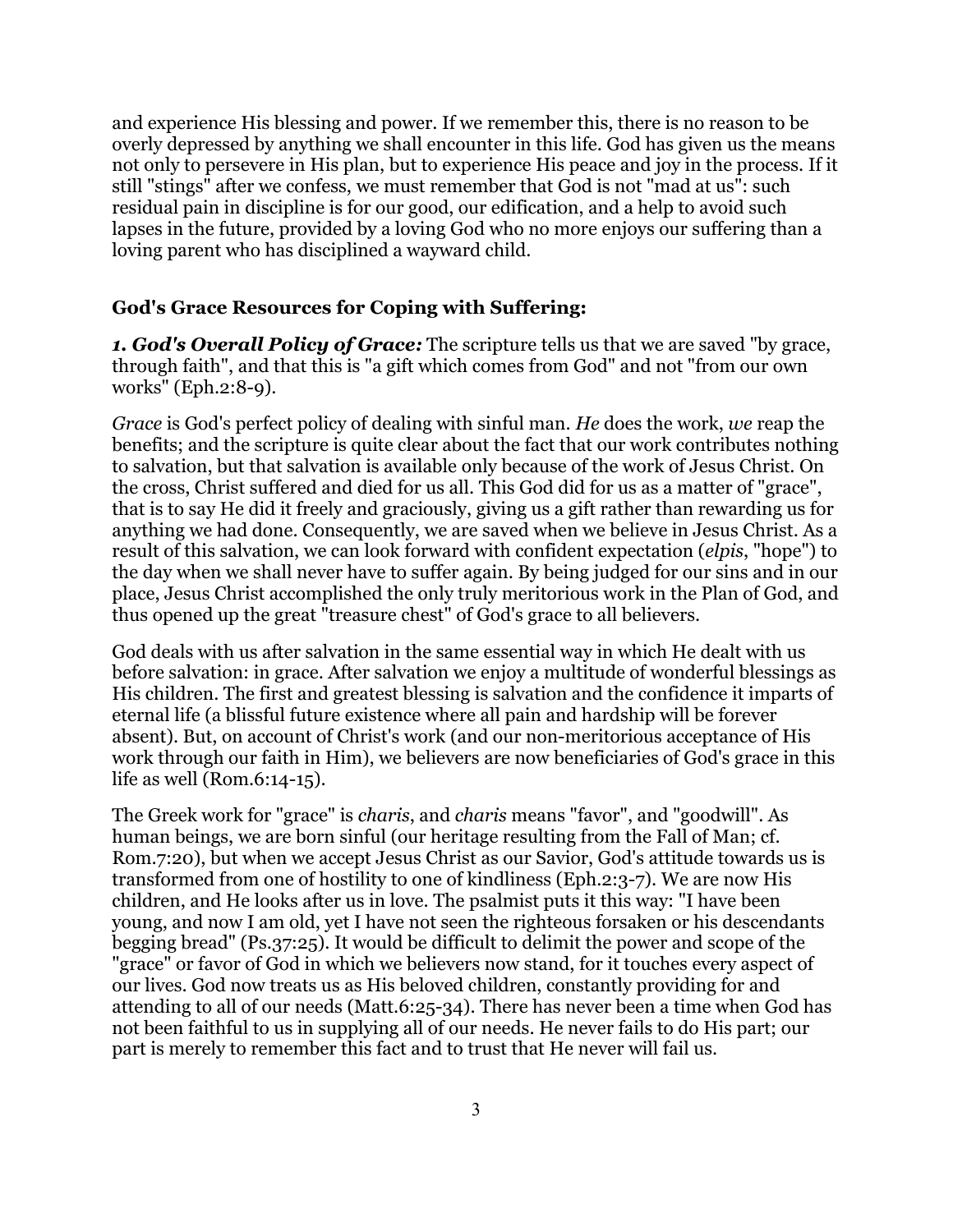*2. God's Primary Grace Means of Coping with Suffering:* Truth is the primary tool whereby we may effectively meet and deal with life's problems. This requires a bit of explanation. The type of "truth" which helps us through our difficulties is the "truth" in our hearts, fully understood, believed, and applied to those difficulties. Information located in the Bible but not in our hearts will be of no use when the hard times come. Furthermore, if we are familiar with Bible verses and biblical principles, but choose not to believe them, they will be of no use to us in coping with adversity. Indeed, what chance would we *ever* have of effectively coping with suffering if God had not made provision for us (Rom.10:14-15)?

But God has made provision for us. He has supplied the food, shelter, and clothing, the textbook (the Bible), places of assembly, teachers, and a vast array of support staff (every believer, after all, has some spiritual gift designed to promote the spiritual growth and welfare of the whole Body of Christ) to deal with all of our needs. We have, therefore, everything we need to pursue spiritual growth. All we need to do is contribute the faith. God intends for all of the Truth of His Word to mix with faith in our hearts (in the same way it did when we believed in His Son, Jesus Christ). So in order to handle adversity in the way in which God desires, we need to find out what He says about this subject (as with everything else), believe what He says, and apply His words to the problems which confront us. Ultimately, spiritual growth requires that we set ourselves to learning all of God's counsel, rather than confining ourselves to selected topics that happen to apply to our current situation or pique our interest. God intends for us to prepare ourselves for all of the circumstances of life (including suffering) by hearing, believing, and using the truth contained in the Bible. He has provided us with the Bible, teachers, and the means and opportunity to learn His principles of truth.

### *3. Principles of Truth Relating to Suffering:*

1. *God is working everything in our lives (including suffering) for our good* (Rom.8:28; Gen.50:20).

2. *We can have happiness in the midst of suffering, knowing that our endurance is producing spiritual growth and will be rewarded* (Rom.5:3-4; 2Cor.4:17; 1Thes.5:18; Jas.1:2-4; 1Pet.1:5-8; 4:13).

3. *We can take comfort in the knowledge that the Lord will never ask us to bear any burden which we are unable to bear, and will always provide us with a way out, whether that "escape hatch" leads around or, perhaps, through ,the current suffering* (1Cor.10:13).

4. *The Lord often has a purpose in allowing suffering which may not be readily apparent at the time.* The death and resuscitation of the widow's son lead to her belief in the Lord (1Kg.17:24). The death and resuscitation of Lazarus was very painful for our Lord, but he was glad for it because of the belief it fostered (Jn.11:15). The cripple of John 9 was not born so because of anyone's sin, but to manifest the glory of God when he was healed (Jn.9:3). Job underwent such suffering that his patience in enduring it has become proverbial, but he was unaware that the Lord was using him to manifest His power and glory (Job 1:8; 2:3; and see Job 42:10). We may not fully understand the